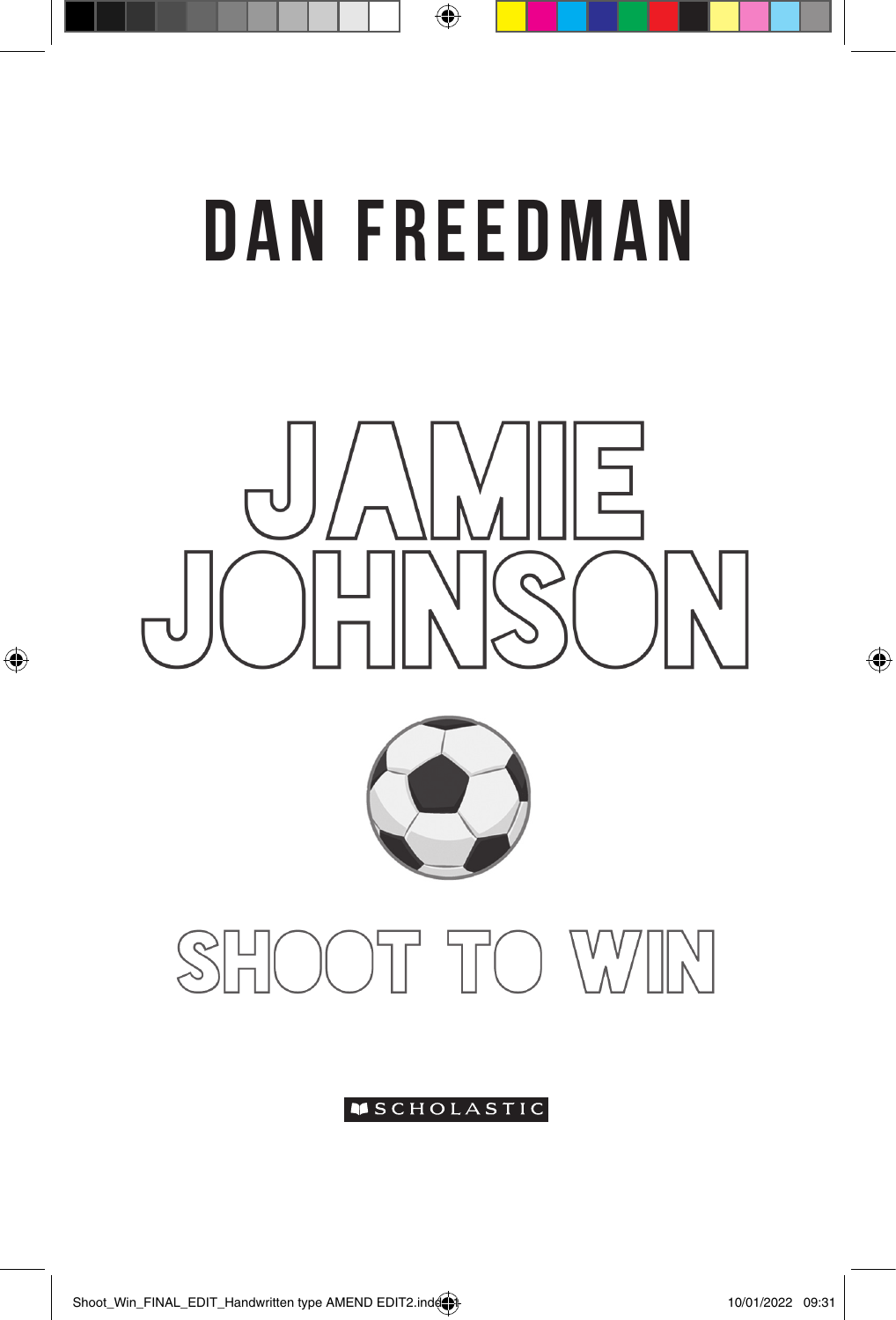

⊕

### Thursday 22 May



Jamie flung his body across the turf to make the tackle. He had tracked the Oak Hall midfielder all the way and, when the time was right, he'd made his move.

But Jamie Johnson was not a defender and he never would be.

Jamie was the best left-winger in the whole of Kingfield school. He had the pace to beat any defender. So why was Mr Hansard playing him at wing back? And

⊕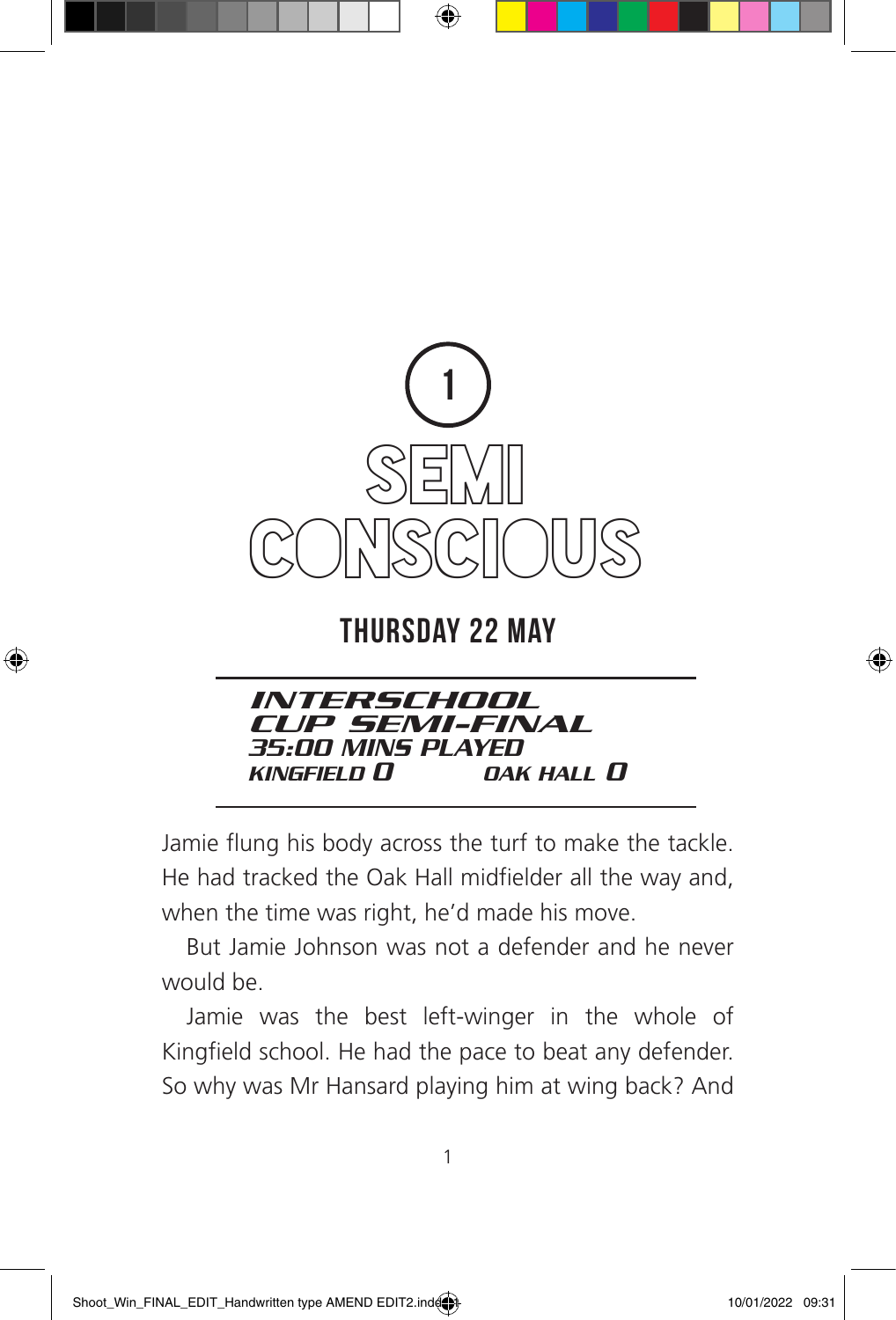how could he do it in a game as important as the Interschool Cup Semi-Final?

It was stupid. Pointless.

⊕

Jamie should have been Kingfield's most dangerous weapon, not the one doing all the defending. If they were going to go out of the Cup, they should at least go out trying to win the game.

It was 0 – 0 and, with five minutes left until half-time, Jamie realized that the Oak Hall keeper hadn't made one save yet. It was actually embarrassing.

Jamie looked at the crowd watching the game from the touchline. There were probably about a hundred people there. He dreaded to think what they were making of Kingfield's long-ball tactics.

There had been a few whispers that some scouts from professional clubs might be coming to check Jamie out today. But even if any of them *had* turned up, there was no way they could have been impressed by a winger who wasn't allowed to enter the opposition half.

It was as if Mr Hansard wanted to play him so deep that no one would spot his talent.

Jamie wiped his shirtsleeve across his forehead to soak up the sweat. He was waiting impatiently for Oak Hall to take their throw-in.

Deep down, he knew this cup run might be his last chance of earning a trial with a professional club. He was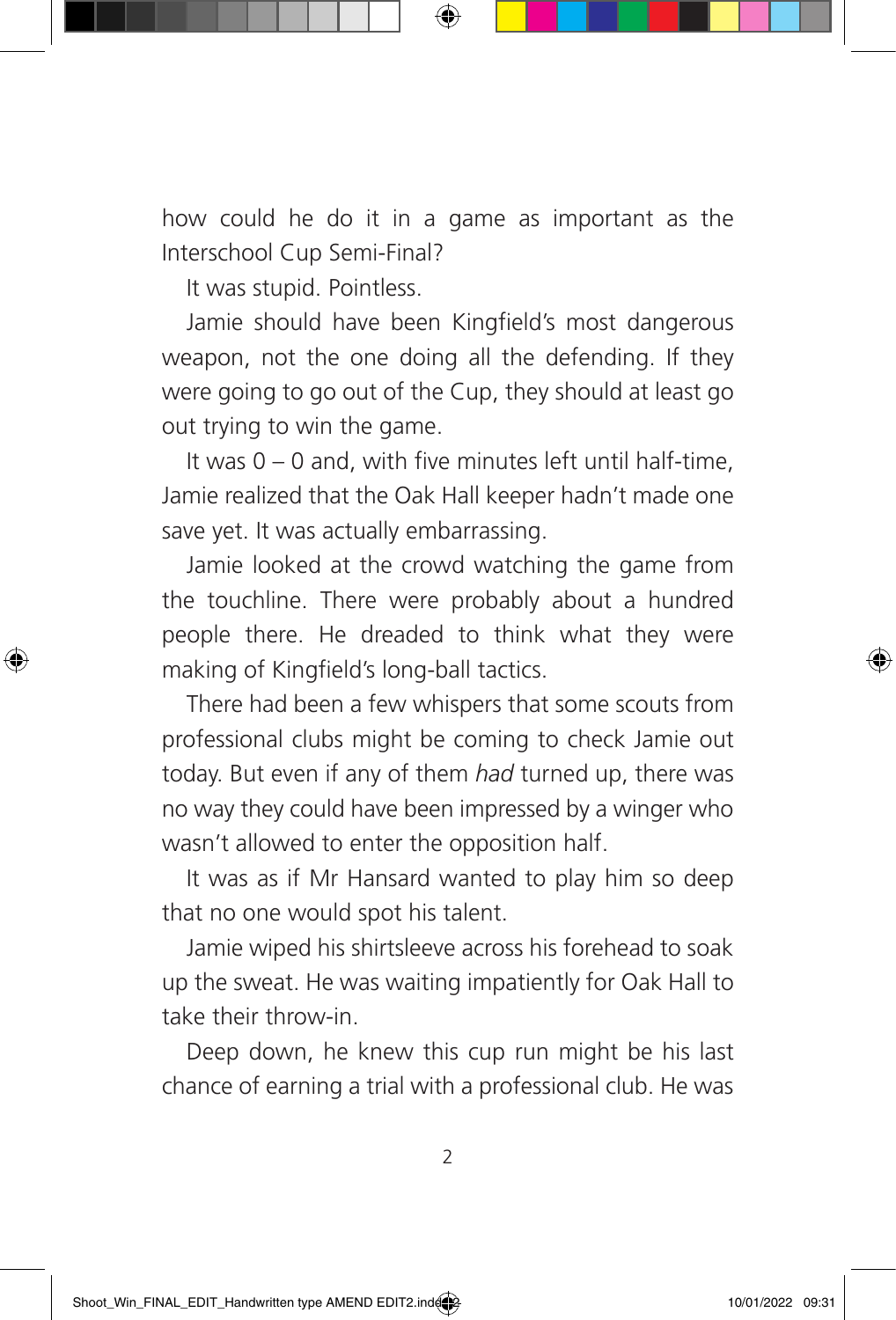

fourteen. If it didn't happen now, it probably never would. It was time for him to show what he could do.

 $\bigoplus$ 

◈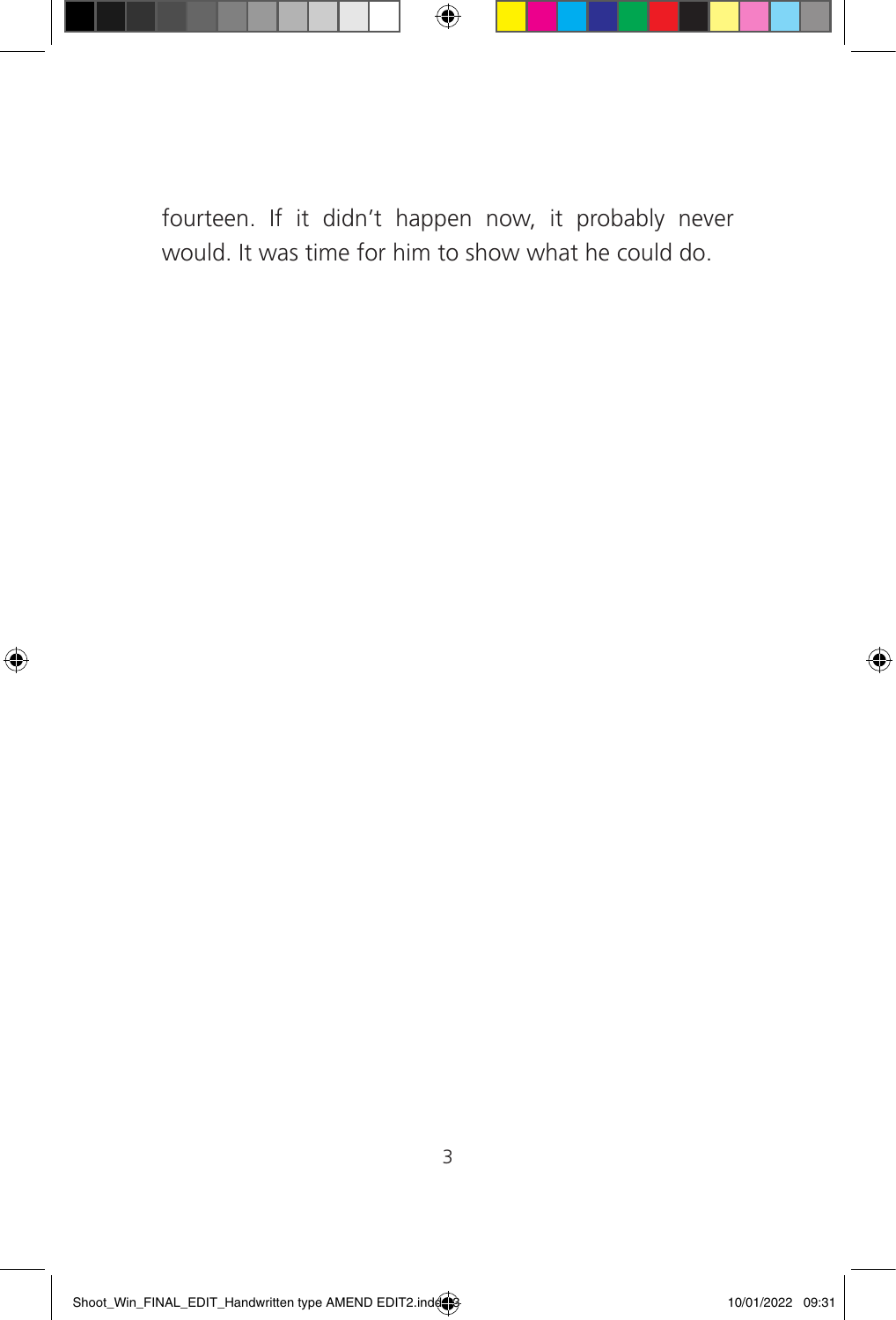## 2 ON THE RUN

Jamie anticipated what was going to happen. He raced to intercept the Oak Hall throw-in and won possession of the ball.

If he was going to stick to Hansard's tactics, Jamie now had to whack the ball into the channel for Ashish Khan to chase. But Jamie didn't feel like sticking to the plan.

Jamie pushed the ball a good ten yards in front of him so he could really open up his stride. As soon as he started running, his pace kicked in; he rocketed down the line. The Oak Hall right back came across to close him down but Jamie just flew past him.

He felt his marker try to clip his ankle and it would have been a free-kick . . . if Jamie had gone down. But he didn't. He wasn't going to stop now; he just kept on running.

⊕

◈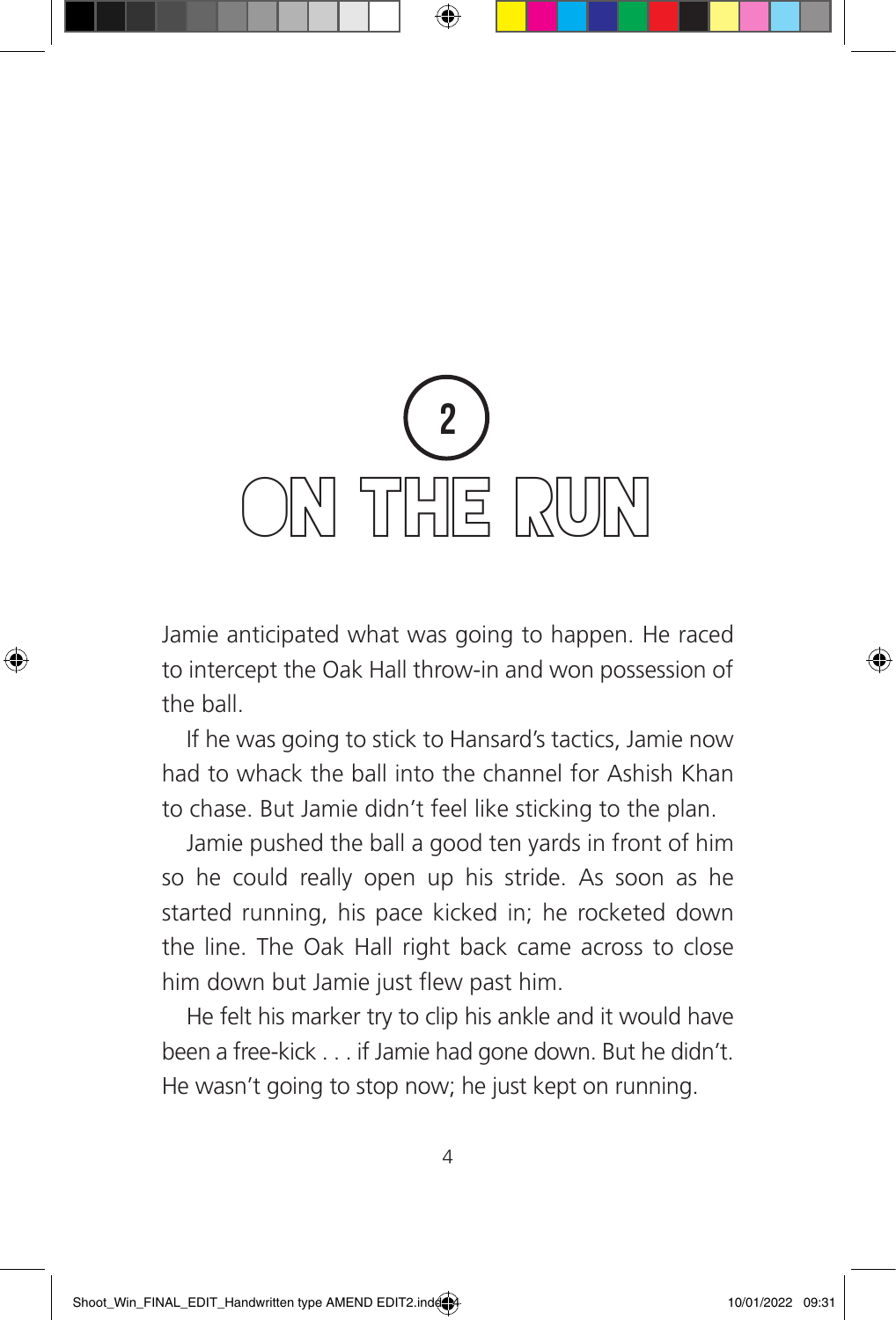Jamie drove further and further forward, deep into the heart of Oak Hall territory. As he approached the penalty area, the crowd on the touchline strained their necks to keep up with the action. Now they were seeing the *real* Jamie Johnson.

One more defender – that's all Jamie had to beat.

"Yes! Play me!" shouted Ash. He was the only player who'd been quick enough to keep up with Jamie. He was making a run across the box to the penalty spot.

Jamie looked up and shaped to cross it to Ash; that's exactly what everyone would be expecting him to do. But Jamie wanted to do something a little bit more special than that. He wanted to do something for any of the scouts that might be there. He wanted to go all the way himself.

Jamie put his head down and dashed towards the last Oak Hall defender. When he got close enough, he moved his left foot over the ball with a flourish to make it seem as though he was going to go on the outside. Then, just as the defender closed him down, he pushed the ball inside with his right foot to head straight for goal.

It was a classic step-over. There was just one problem: the defender didn't buy it. He'd stayed on his feet and kept his eye on the ball. He tackled Jamie just as he was on the brink of a brilliant individual goal.

5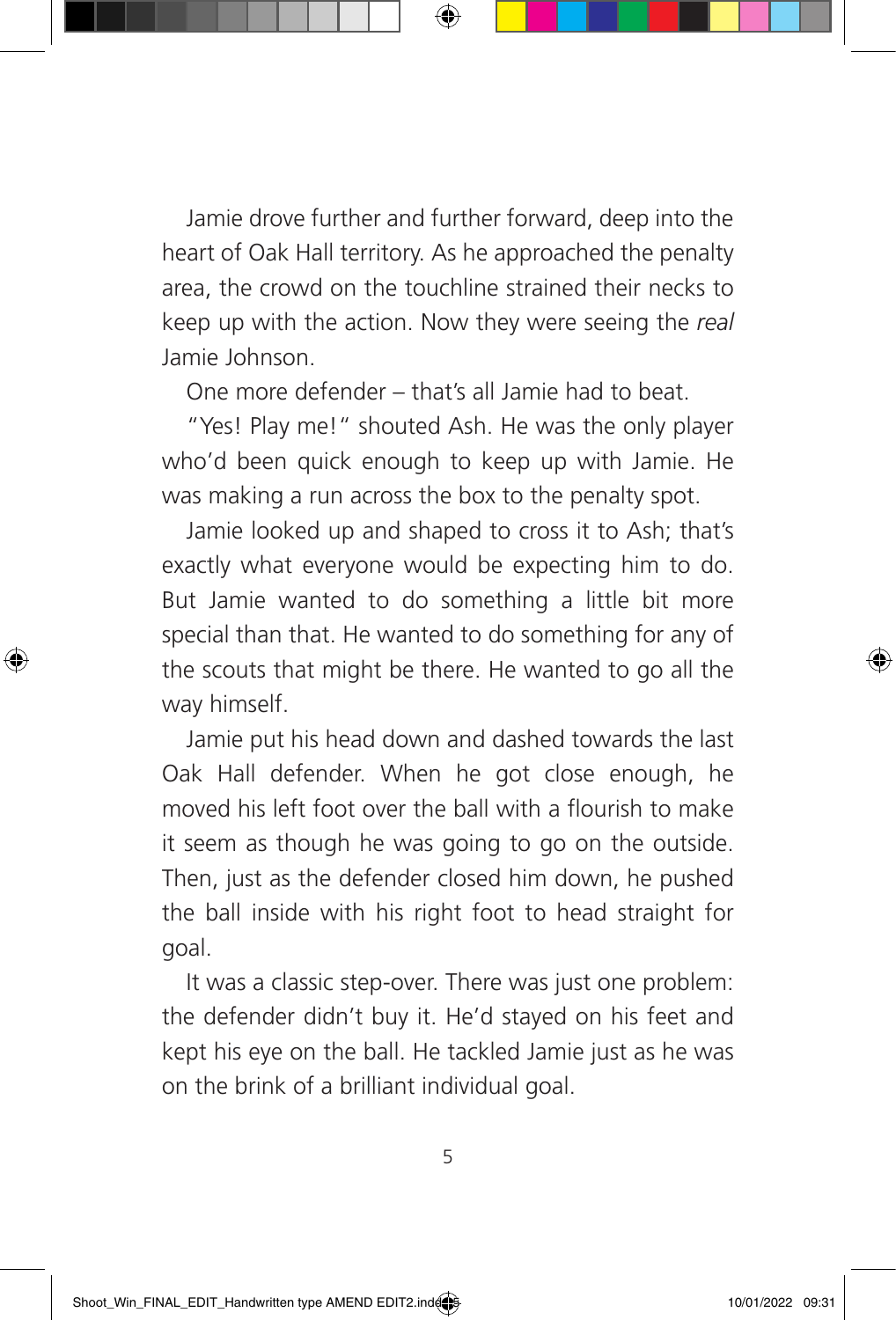Jamie squeezed his eyes shut and threw his head up to the sky. "Aaagh!" he growled in anguish. He'd been so close. Why didn't his step-over work? All the best wingers were wicked at step-overs. . .

"Johnson!!" Hansard roared from the sidelines. "Get baaack!!"

Jamie turned around to see that the defender that had tackled him was now leading an Oak Hall counter-attack. There was a huge gap down Kingfield's left flank – exactly where Jamie should have been.

With no one to mark him, the Oak Hall player had been able to get all the way to the edge of the penalty area, from where he delivered a sumptuous curling cross to the far post.

The ball sailed effortlessly over all the Kingfield defenders' heads, finding its target of the tall Oak Hall striker. The attacker sprang high into the air and pulled his head back before jerking it forward again with power and precision to fire the ball across the goal towards the far corner of the net.

Jamie had only got back as far as the halfway line. He was still out of breath from his own run. As his lungs panted their exhaustion, he knew that Hansard would blame him for this goal. He could already hear the abuse coming his way.

But then Calum Fogarty, the Kingfield goalkeeper, flew

6

⊕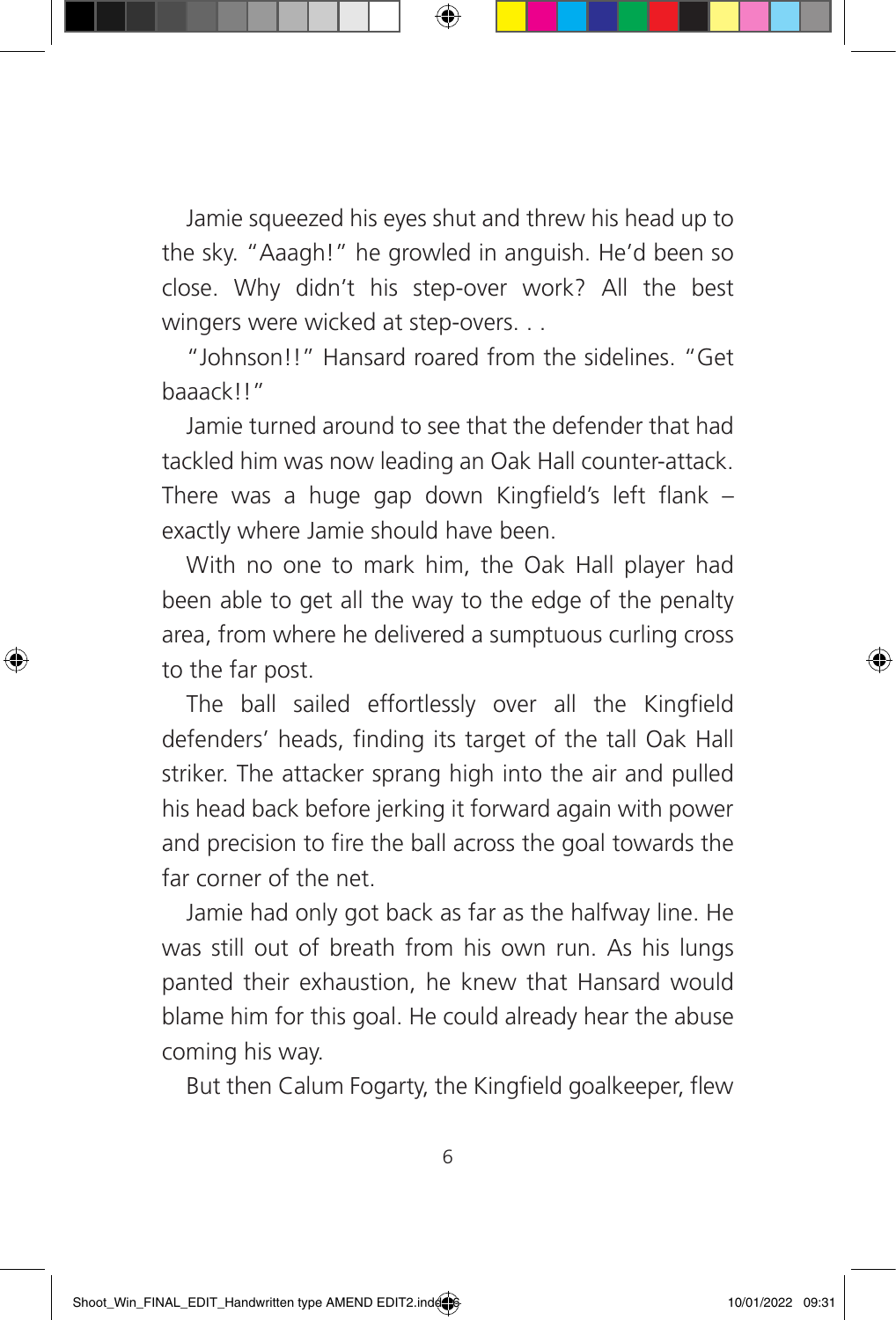into the air, clawing towards the ball like an eagle swooping for its prey. He got the ends of his fingertips to it, and touched it around the post for the corner.

He hadn't just saved a goal. He'd saved Jamie too.

"Johnson!" bellowed Hansard. He sounded more like an army general than a football coach. "Get back and defend the corner! Play for the team, not for yourself!"

"You tell him, sir!" shouted Dillon Simmonds, Jamie's biggest enemy on the team. "It's like we're playing with ten men!"

Jamie sprinted back towards his goal. If they wanted to see how fast he could run, he'd show them. Why was it always him that they had a go at? Why couldn't they pick on someone else for a change?

And what did either of them know about football anyway?

⊕

⊕

7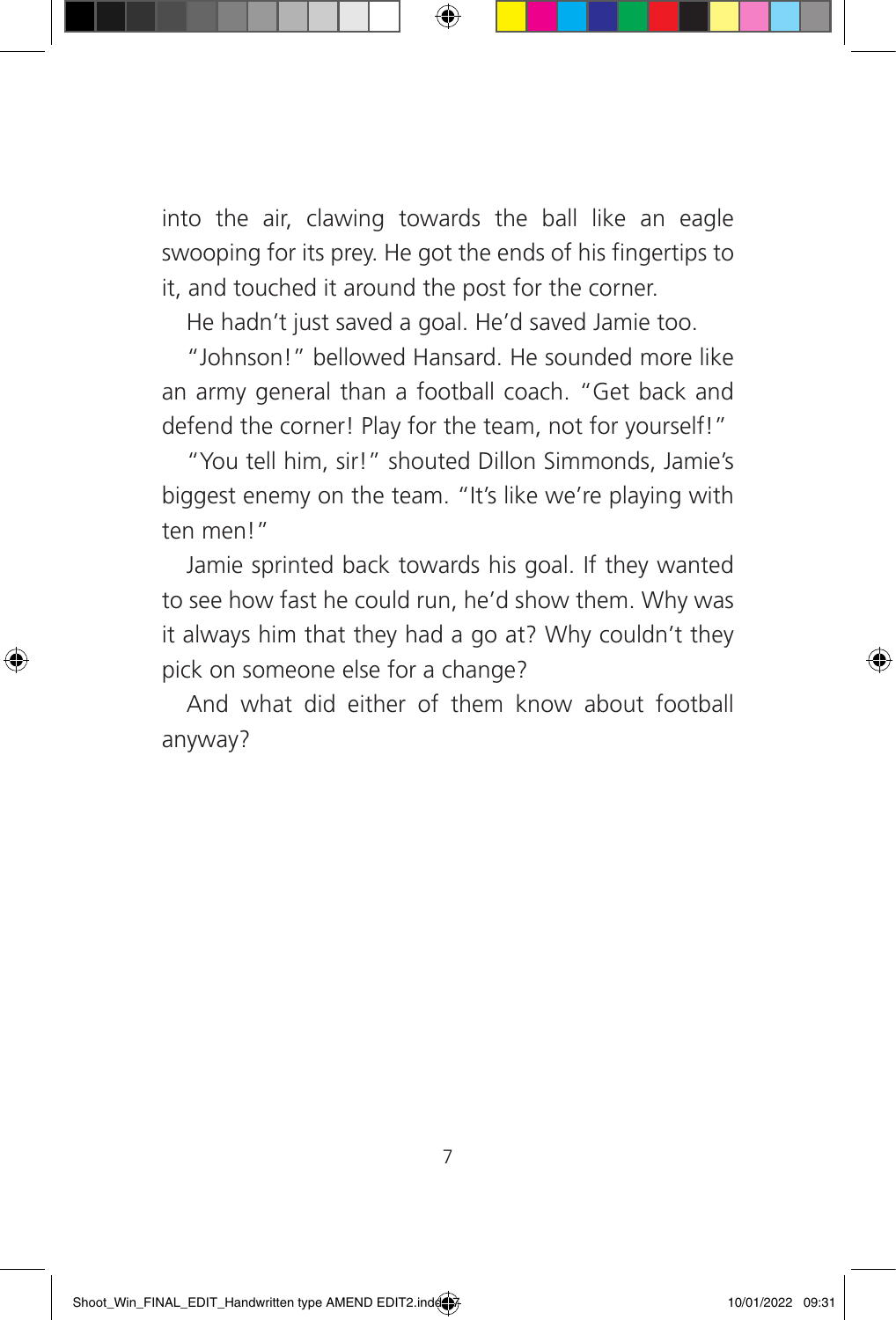

⊕

It was boiling hot as Hansard pulled his team around him for the half-time team-talk. Jamie could taste the salty sweat seeping into his mouth. He could feel the heat radiating from his forehead without even touching it.

Maybe he felt the heat more than the others because his skin was so fair.

"OK. Apart from *one or two* certain individuals who seem to think that they are *too good* to stick to the tactics, things are going to plan," said Hansard, staring

⊕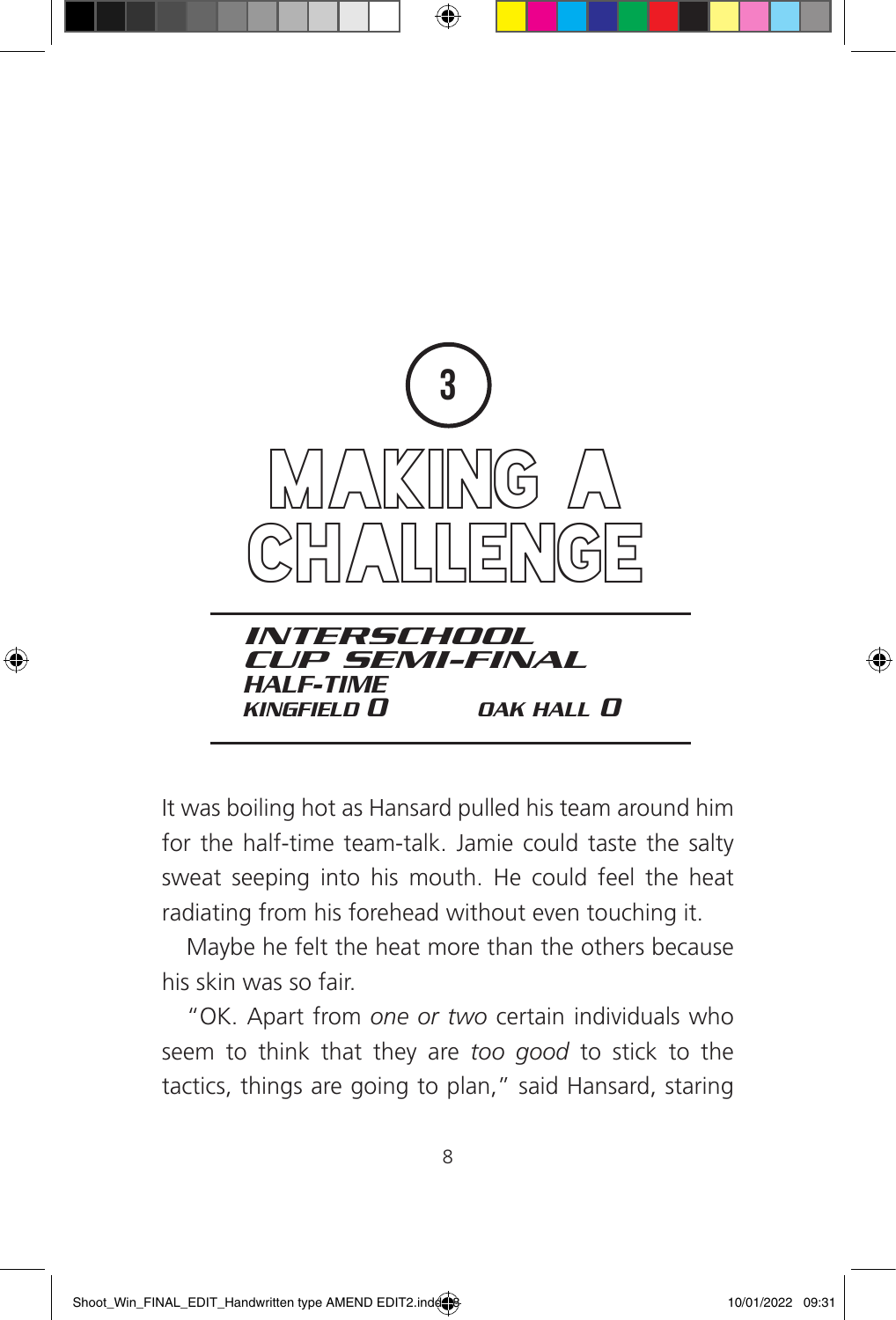right at Jamie as he spoke. He had that same look on his face – as if he'd just tasted some milk that had gone sour – that he got whenever he looked at Jamie.

"Semi-finals are about seeing who cracks first. If we stick to my tactics, we'll keep a clean sheet and we'll win this game. I can promise you that.

"We protect what we've got and hit them on the counter. They're mentally frail. They will break. I can see it in their eyes."

With the sun reflecting off the top of Hansard's head, it looked like a newly polished cue ball on a pool table.

"Is everybody clear on the tactics?" he said.

"Yes, sir," the boys answered robotically.

"Good. Has anyone got anything they want to say?" he asked, looking at Dillon, who was the captain.

"Sir, I have. . ."

◈

As his teammates looked round at him in surprise, Jamie realized that he was the one who was talking. His friend Ollie Walsh was shaking his head at Jamie, trying to tell him not to carry on. But Jamie had already started.

"If we can get it to my feet  $\dots$  I can get past their defenders easily," he said. "Can we play it on the ground a bit more?"

Hansard stared at Jamie as if he'd suggested that they all get different outfits and play the second half in fancy dress.